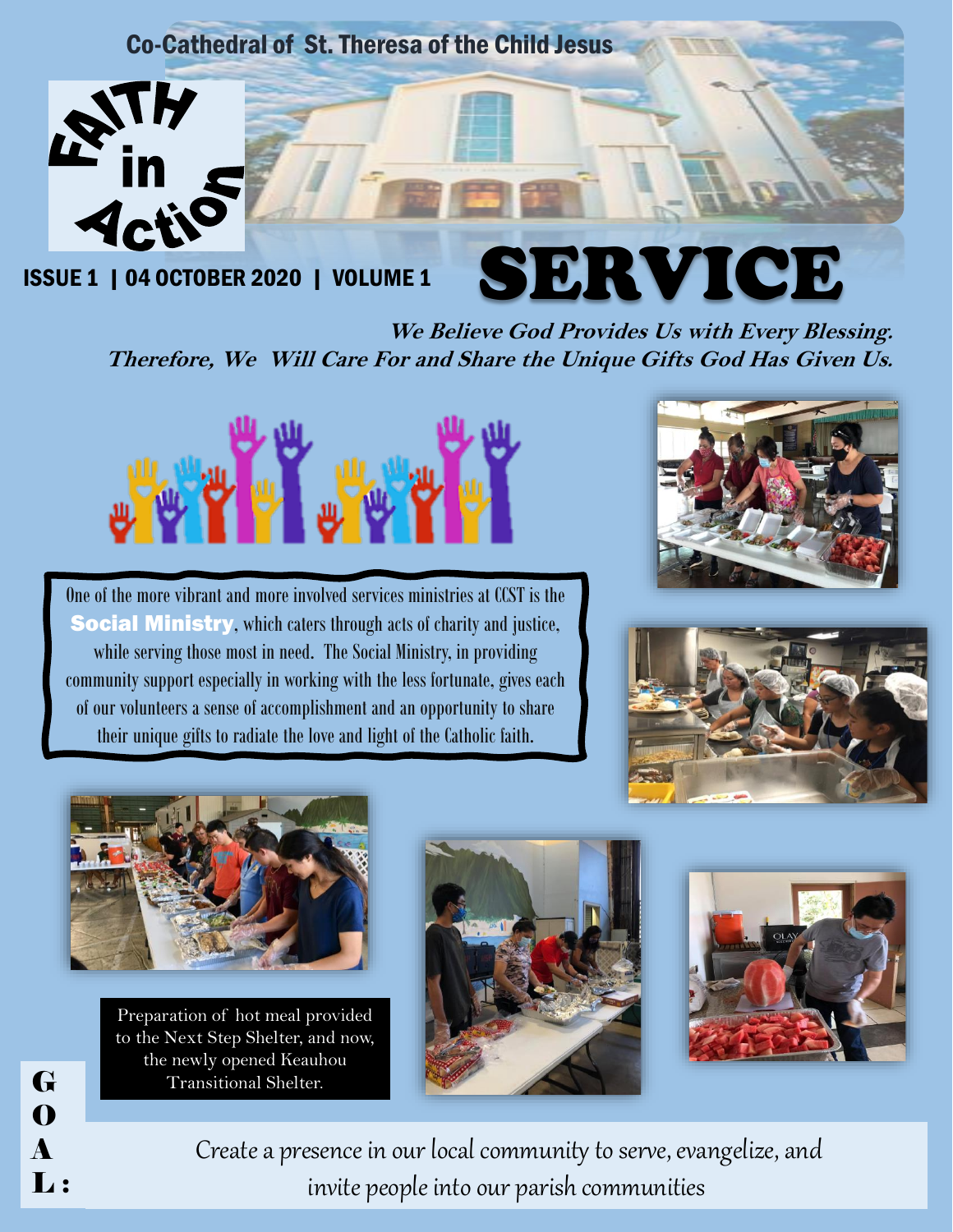### Co-Cathedral of St. Theresa of the Child Jesus



ISSUE 1 | 04 OCTOBER 2020 | VOLUME 1

# SERVICE

**We Believe God Provides Us with Every Blessing. Therefore, We Will Care For and Share the Unique Gifts God Has Given Us.** 





CCST Volunteers at the Institute of Human Services by providing kitchen/meal support at the Women & Children Shelter and at the Men's Shelter.



The Parish is continuing its service outreach and **Stewardship** within our parish and is actively creating and expanding its presence in our neighboring community through its several outreach programs.







Through the Angel Tree Program, our parish-community is able to provide gifts to hundreds of under privilege adults and children during Christmas.

Inspire parishioners to offer their talent to at least one parish activity in addition to attending weekend Mass toward embracing "Stewardship as a Way of Life"

G O A  $\mathbf{L}$ :